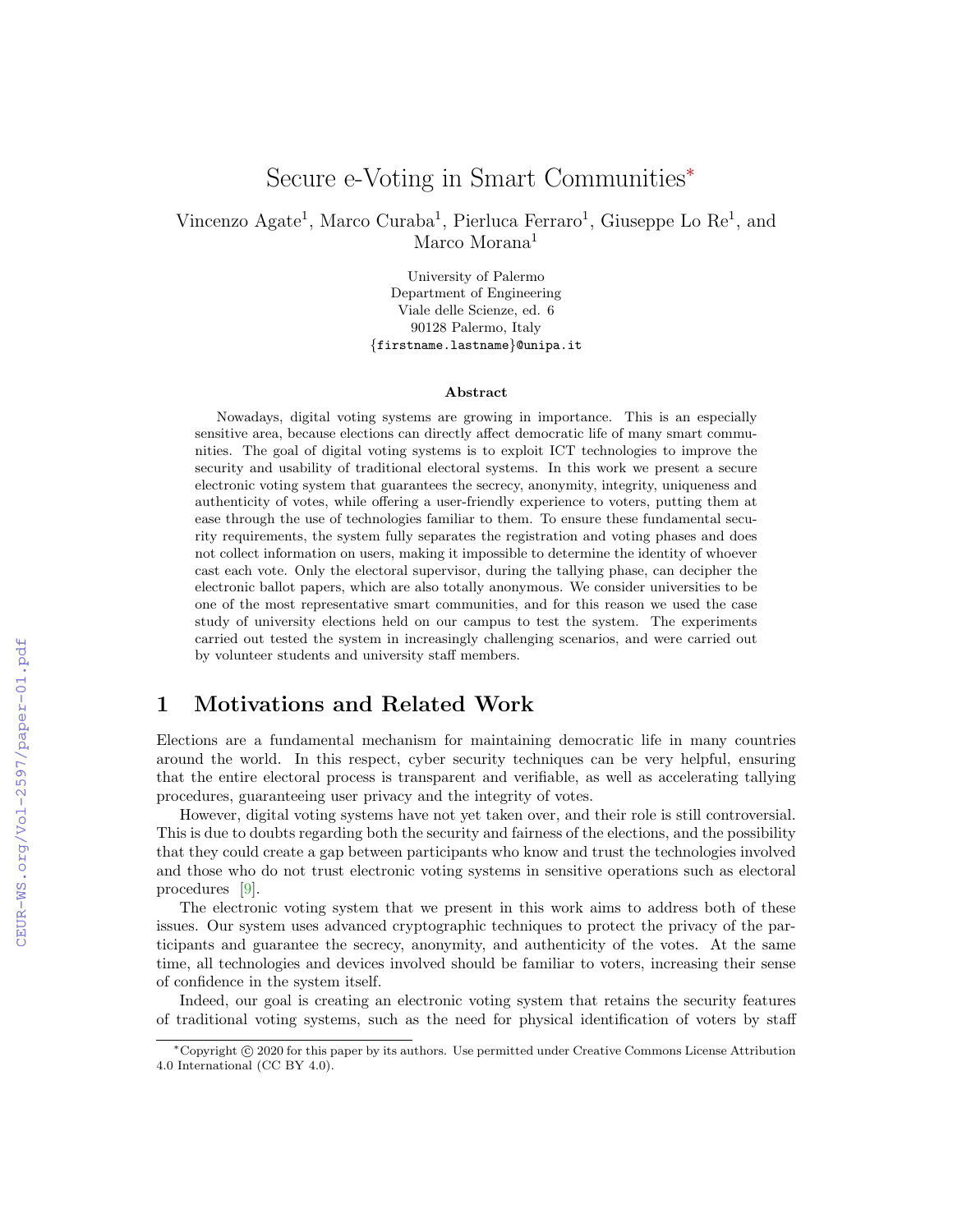members. As in traditional systems, the presence of election officers ensures that elections are conducted properly, without anomalies.

In fact, election officers are involved in various phases of electoral procedures: they are responsible for preliminary operations, such as creating ballot papers and voter lists; they oversee the voter registration phase and the actual voting operations; finally, an election supervisor is the only person who has the credentials to carry out the tallying of votes at the end of elections.

Guaranteeing the proper conduct of the elections poses several research challenges. In particular, the biggest problems are related to: (i) maintaining voter privacy; (ii) gaining users' confidence in the voting system; (iii) ensuring that voting takes place in complete freedom, without constrictions or attempts to influence it.

Indeed, a difficult problem in designing electronic voting systems is the need to authenticate users, to prevent unauthorized people from voting and, conversely, to guarantee their privacy when actually voting by not storing any information about them. To solve this issue, our system completely decouples the registration and voting phases, thus ensuring both authentication and privacy, as will be shown in the following sections.

Obviously, the level of security required for holding the elections depends on the type and complexity of the election itself. For example, the security requirements for national parliamentary elections are certainly different from those for the election of university students' representatives. For this reason, digital voting systems must be flexible and re-configurable to adequately manage elections of any kind and complexity.

For example, in certain contexts it is possible to relax some of the security policies and use web-based systems that allow remote voting. In some works such as  $[1, 14, 15]$  $[1, 14, 15]$  $[1, 14, 15]$  $[1, 14, 15]$  $[1, 14, 15]$ , for example, the authors present new electronic voting schemes that allow voters to participate remotely in elections over the Internet.

This is obviously very convenient for voters, who do not need to physically go to the polling station, but it does involve security problems. In particular, the absence of physical booths and controls by the election staff makes it impossible to verify with certainty that the user is actually alone at the time of voting, and that he is not threatened or spied on. That is, the requirement of non-coercibility cannot be enforced.

Such solutions can only be applied in particular contexts where privacy and non-coercibility are not the main requirements. For this reason, supervised voting systems are often the most appropriate choice. In this context, two different types of systems are frequently used: direct voting machines and computerized voting systems [\[12\]](#page-10-3).

Over the last few years, digital voting systems have gained more and more interest, both from public and political authorities and from the scientific community [\[5,](#page-10-4) [10\]](#page-10-5). In the literature there are several e-Voting systems that offer a user experience similar to that of traditional systems. This allows for a high level of user satisfaction, increasing voters' confidence in the overall system  $[2, 3, 4, 8, 17]$  $[2, 3, 4, 8, 17]$  $[2, 3, 4, 8, 17]$  $[2, 3, 4, 8, 17]$  $[2, 3, 4, 8, 17]$  $[2, 3, 4, 8, 17]$  $[2, 3, 4, 8, 17]$  $[2, 3, 4, 8, 17]$  $[2, 3, 4, 8, 17]$ . For example, the authors of  $[13]$  present a detailed analysis of the elements that most influence voter trust, such as the overall usability of the system and the reliability and competence of staff members.

The privacy and security criteria that all e-voting systems should comply with have been rigorously defined by several studies, including [\[7,](#page-10-12) [11,](#page-10-13) [16\]](#page-10-14). The standardization of these criteria is a fundamental step to design systems that can be actually used in a real-world context.

In this work we present the case study of elections in a university setting. Several evaluations of the proposed system were carried out, involving an increasing number of volunteer students and university staff members, in progressively more complex scenarios.

The remainder of the paper is organized as follows. Section [2](#page-2-0) presents an architecture overview of the proposed e-Voting system. The security requirements that are met by our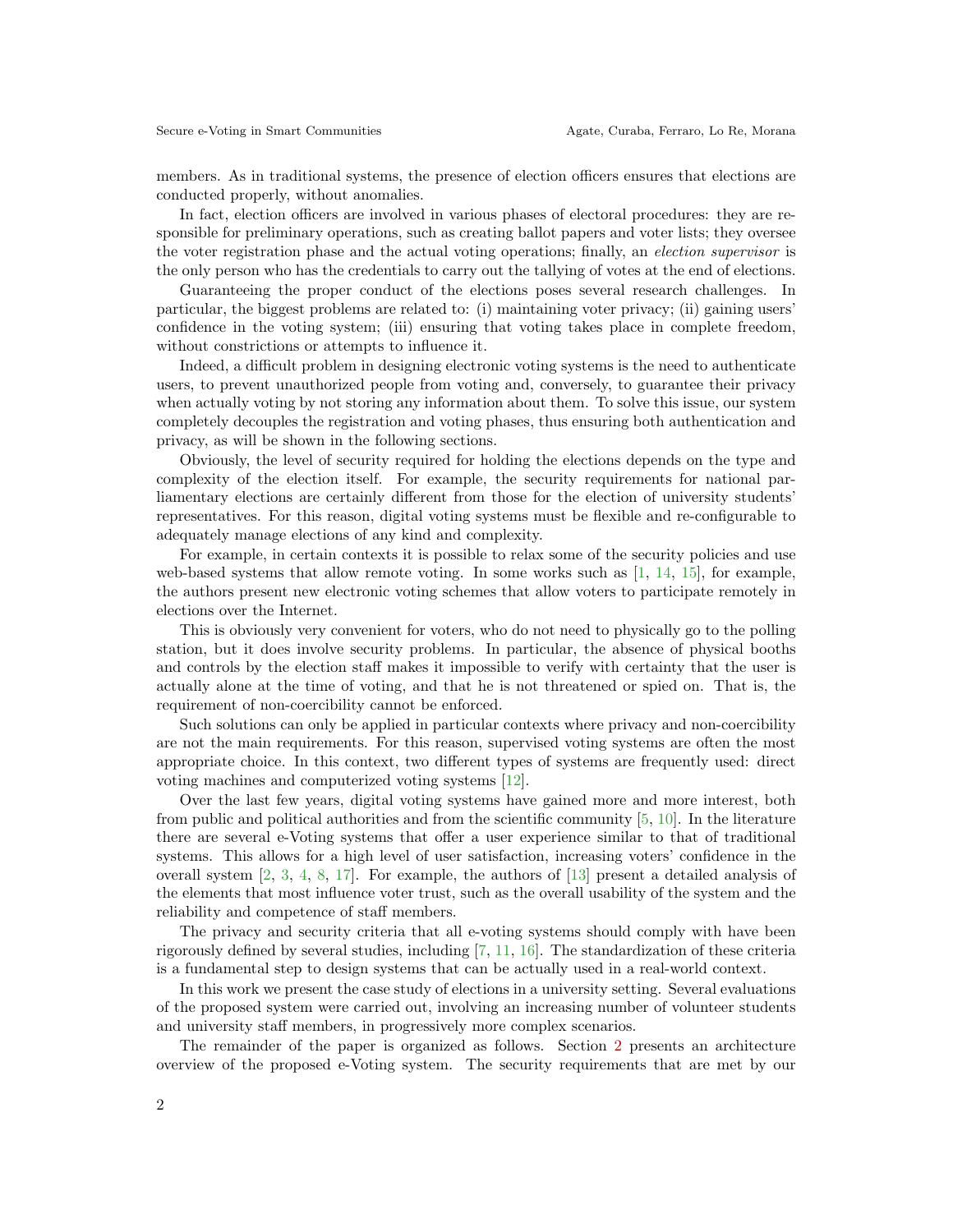<span id="page-2-1"></span>

Figure 1: Hardware architecture overview.

system are described in Section [3.](#page-3-0) Section [4](#page-5-0) analyzes in detail the data flow of electoral procedures, describing the encryption and decryption operations needed to ensure the secrecy of votes. Our case study is presented in Section [5,](#page-7-0) and we draw our conclusions in Section [6.](#page-9-0)

#### <span id="page-2-0"></span>2 Architecture overview

In this section we present the hardware and software components necessary for the operation of the proposed system. Our e-Voting system belongs to the category of electronic voting machines which are installed in public polling stations and are connected to a centralized server (virtual ballot box) that securely collects and stores the votes cast. Voting procedures are supervised by staff members who act as election officers, ensuring the proper running of elections. The term staff members refers to all representatives of electoral authorities who work together to ensure the proper and secure running of the elections. We divide staff members into two categories, according to the stages of the electoral process in which they are involved:

- staff members who, on election day, activate the voting stations with the appropriate passcodes, as well as overseeing the registration and voting operations (we assume that such staff members are trusted);
- an *election supervisor*, who is the only one who has the credentials to decrypt the voting cards and carry out the counting, after the end of the election, and then publish the results; in particular, the election supervisor's credentials are kept by a notary until the end of the election, when votes are counted.

To reduce organizational costs, the proposed solution does not require expensive dedicated hardware. On the contrary, it allows reusing existing PCs, laptops and tablets. These devices are preventively configured by installing software specifically developed for our e-Voting system.

The whole system is based on an architecture that includes several software applications running concurrently on multiple physical machines, as shown in Figure [1.](#page-2-1) Specifically, the system consists of three categories of software applications: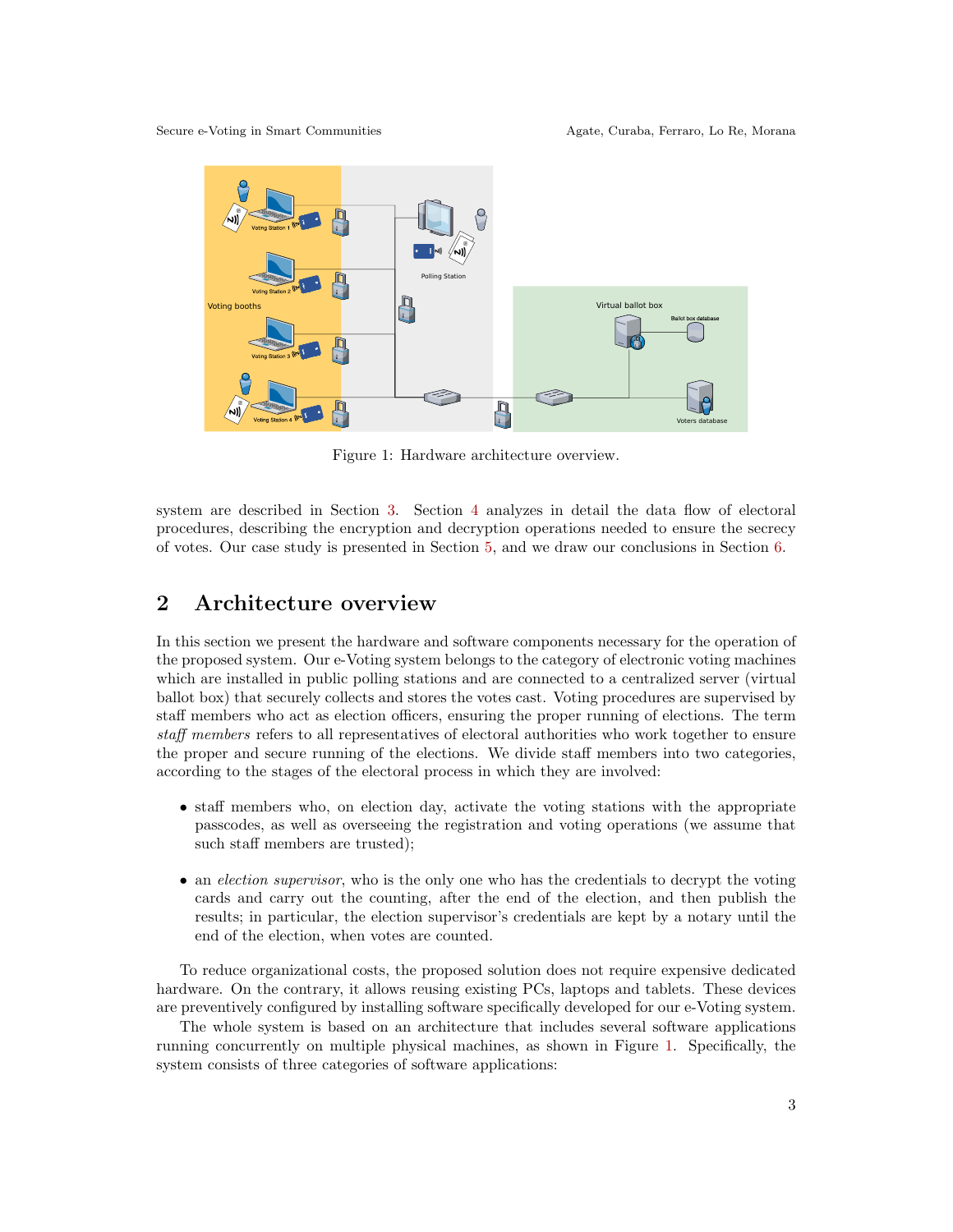- a centralized software that acts as a virtual ballot box, with the task of collecting and securely storing encrypted votes;
- a software installed in all voting stations, which allows users to express their preferences;
- a software used by electoral officers to manage polling stations, register users and check whether they are actually entitled to vote.

To allow multiple users to vote simultaneously, these software components are continuously interacting with each other. To increase communication security, all devices involved are connected to a single VPN. In addition, all data exchanges take place via SSL/TLS connections.

The right side of the Figure [1](#page-2-1) shows the virtual ballot box and the two databases used by the system, i.e. the one in which the encrypted votes are stored and the one containing the centralized list of voters. These components collectively form the back end of our e-Voting system.

It is very important to guarantee the security of the virtual ballot box, since it plays a major role. In fact, the entire integrity of the elections depends on it, given that the virtual ballot box is responsible for receiving and storing encrypted votes prior to the tallying phase.

The security protocol used by the system to ensure data integrity will be described in detail in Section [4,](#page-5-0) showing all cryptographic encryption and decryption operations that are performed on the voting packets. It is important to point out that the virtual ballot box does not know any information about the voters, who are therefore completely anonymous. In fact, the only information managed by the virtual ballot box is that relating to voting packages, which are ciphered by asymmetric encryption and can only be deciphered using a private key in possession of the election supervisor at the end of the election. All RSA keys in our system are generated according to the recommendations of [\[6\]](#page-10-15) to ensure necessary randomness requirements.

The purpose of the centralized database that manages the list of voters is to ensure consistency between different polling stations, preventing the same person from voting multiple times. Since users can choose the polling station where they want to vote, it is necessary to maintain a unified and up-to-date list that keeps track of who has the right to vote and who has already voted.

Devices used as polling stations and voting stations are shown on the left side of Figure [1.](#page-2-1) Particular attention should be paid to the configuration and security of voting stations, as they are used directly by users during elections. The software installed on these devices must therefore be easy to use and error-proof. The purpose of voting stations is clearly to make users vote as easily, quickly and safely as possible. Polling stations, on the other hand, are used by staff members to manage the pre-vote operations and the user registration phase. Again, the software installed on these devices must be easy to use, intuitive and error-proof, as staff members may not be IT experts.

# <span id="page-3-0"></span>3 Security requirements

In this section we describe nine security requirements that are enforced by our e-Voting system, thus guaranteeing the integrity of elections as suggested in [\[7,](#page-10-12) [16\]](#page-10-14): secrecy, possibility of expressing only one vote, authenticity, integrity of the vote, non-coercibility, validity, ensuring the right of vote, transparency, losless.

Secrecy: the requirement of secrecy is one of the most important constraints of the system. In a distributed ICT system, this task is not trivial, but there are several security technologies,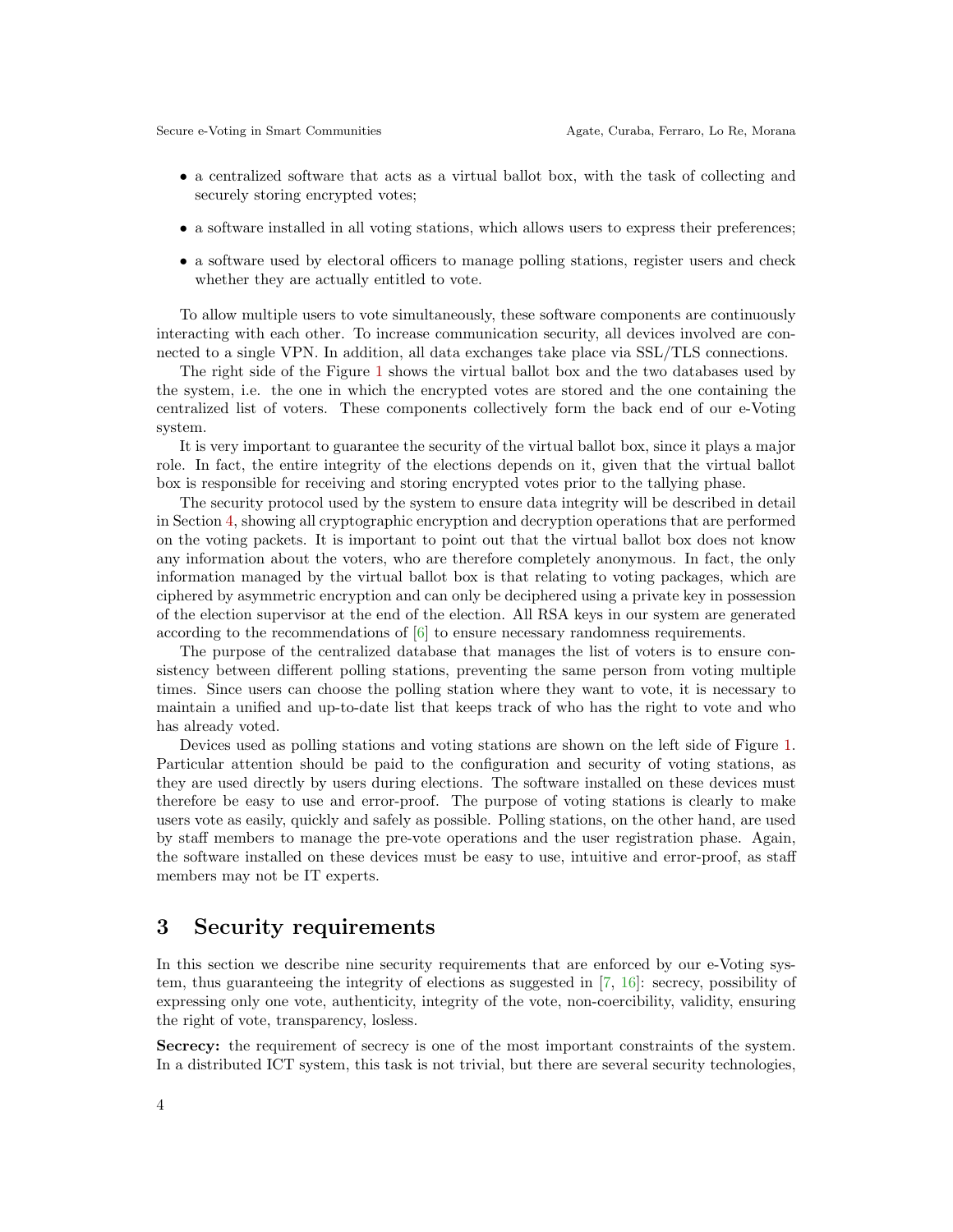<span id="page-4-0"></span>

Figure 2: Digital ballot card before and after encryption.

such as encryption, that can help accomplishing it. Even if adversaries are able to intercept the communications payload exchanged between different parts of the system, it should be impossible to understand which candidates or preferences a voter expressed. For these reasons we use a two step encryption process which entails both symmetric and public key cryptography.

Possibility of expressing only one vote: each person entitled to vote may do so only once. In our system, each user can vote indifferently in any of the electoral polling stations. If the system has recorded the expression of a voter's preference through a polling station, any other polling station will immediately be able to verify the impossibility of casting another vote. While the system is capable of registering those who have already voted, no information that can link the voter to their expressed preference is stored.

Authenticity: a vote is authentic if it comes from a reliable source or, in other words, if it comes from one of the known polling stations. In order to establish whether a vote has actually been cast in one of the booths, the voting station uses a Message Authentication Code (MAC) before sending it. Once the virtual ballot box receives the vote package, it verifies the MAC code attached, discarding or storing the secret vote. To ensure the authenticity of votes until the tallying phase, the virtual ballot box signs the vote package, making it resistant to tampering.

Integrity of the vote: we ensure the integrity of votes and electoral procedures at different levels of our architecture. The integrity at the communication level (above TCP) of the data transmitted from the voting station to virtual ballot box is guaranteed by SSL/TLS. The digital signature of the voting station and that of the virtual ballot box are used to ensure both the integrity of the voting packages during the transmission from a voting station to virtual ballot box, and the integrity inside the database after receiving it.

Non-coercibility: the impossibility of forcing a voter to express a preference is guaranteed by using voting booths. Each voting station is placed inside a voting booth where voters can enter one at a time, and only if they have the authentication token received during the registration phase. This solution, although more expensive compared to web-based e-voting ones, guarantees privacy and secrecy, which is impossible to guarantee in web based systems.

Validity: one of the most insidious problems during the counting phase in conventional paperbased voting systems is the management of invalid votes, which inevitably can be produced due to negligence of the voters. Our system allows users to fill in the voting form in a valid and unequivocal manner. The voter also has the option of completing the ballot by expressing the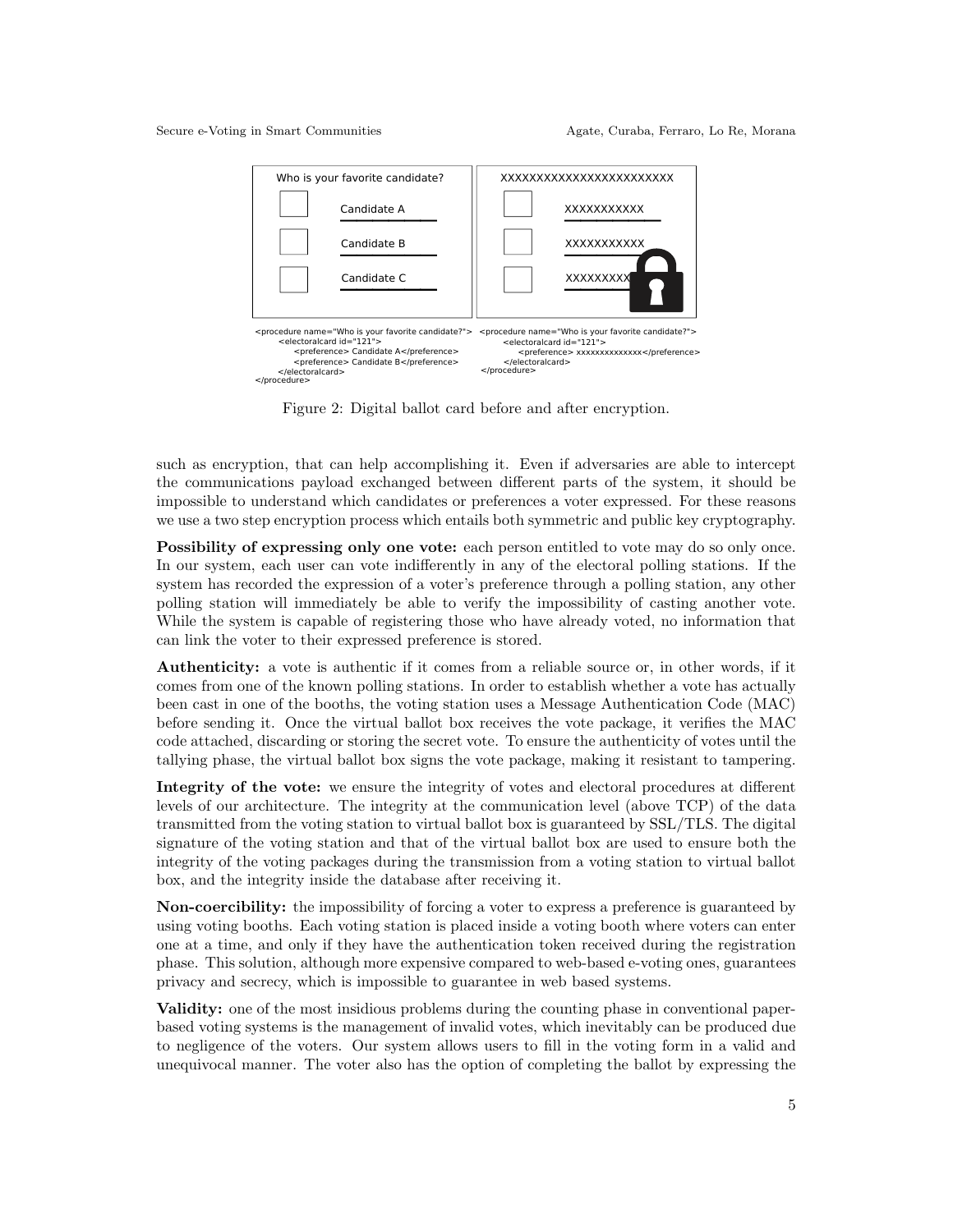number of preferences or leaving the ballot deliberately empty.

Ensuring the right to vote: the voting system we propose is supervised, so the right to vote is guaranteed by the staff authorized to carry out the preliminary activities of voters' identification. To enable users to vote, staff members provide them with authentication tokens (such as NFC tags) after the registration phase.

Transparency: one of the most sensitive responsibilities of the system is that of maintaining transparency during voting operations. This means that the voter and staff members must have a clear and unequivocal confirmation that the vote expressed has been successfully and securely stored in the virtual ballot box. The system will communicate the completion of the operation, through a message displayed on the voting station and on the polling station.

Lossless: There must be no possibility of losing the voting packages after users express their preferences. To ensure this requirement, the system is equipped with mechanisms that groups all the functionalities into database transactions.

Verifiability: Individual verifiability (i.e., a way for each voter to gain confidence that their own vote was correctly recorded and counted) is guaranteed by the fullfillment "transparency" and "lossless" requirements. Global verifiability (i.e., a way for everyone to gain confidence that all votes were correctly counted and that only eligible voters cast a ballot) is guaranteed by the fullfillment of three other requirements, namely "possibility of expressing only one vote", "transparency" and "lossless". Note that, deliberately, our system does not give voters the opportunity to demonstrate their vote to others, because that would go against the principle of non-coercibility.

#### <span id="page-5-0"></span>4 Proposed system

This section will describe the proposed system, analyzing the data flow before, during and after voting procedures. Our e-Voting system is a distributed application consisting of several software and hardware components with different roles in the voting process.

The characteristics of electoral procedures can vary widely. Some of the possible differences may concern the type and number of elected representatives, the number of preferences that can be expressed by the voter, the subdivision of candidates into parties and electoral groups.

To handle these different demands in a flexible way, the voting card is electronic in our system. Using the XML format guarantees that the voting station does not have to be specifically configured to handle different types of elections. All voting cards are automatically generated during the *preparatory phase*, on the basis of the data provided by the election officers.

When the voter expresses his preference, the XML file is filled in by the system with the vote cast. Before the voting card is sent to the virtual ballot box, the file is digitally signed and encrypted. Figure [2](#page-4-0) shows the voting card before and after the voter has filled it out and it has been encrypted.

#### 4.1 Voting phase data flow

Voter identification and registration, carried out by election officers, is a key operation to ensure the security of the system. After this phase, election officers use the GUI provided by the polling station to connect to the central database with the list of voters and check if the user is actually entitled to vote and has not already done so.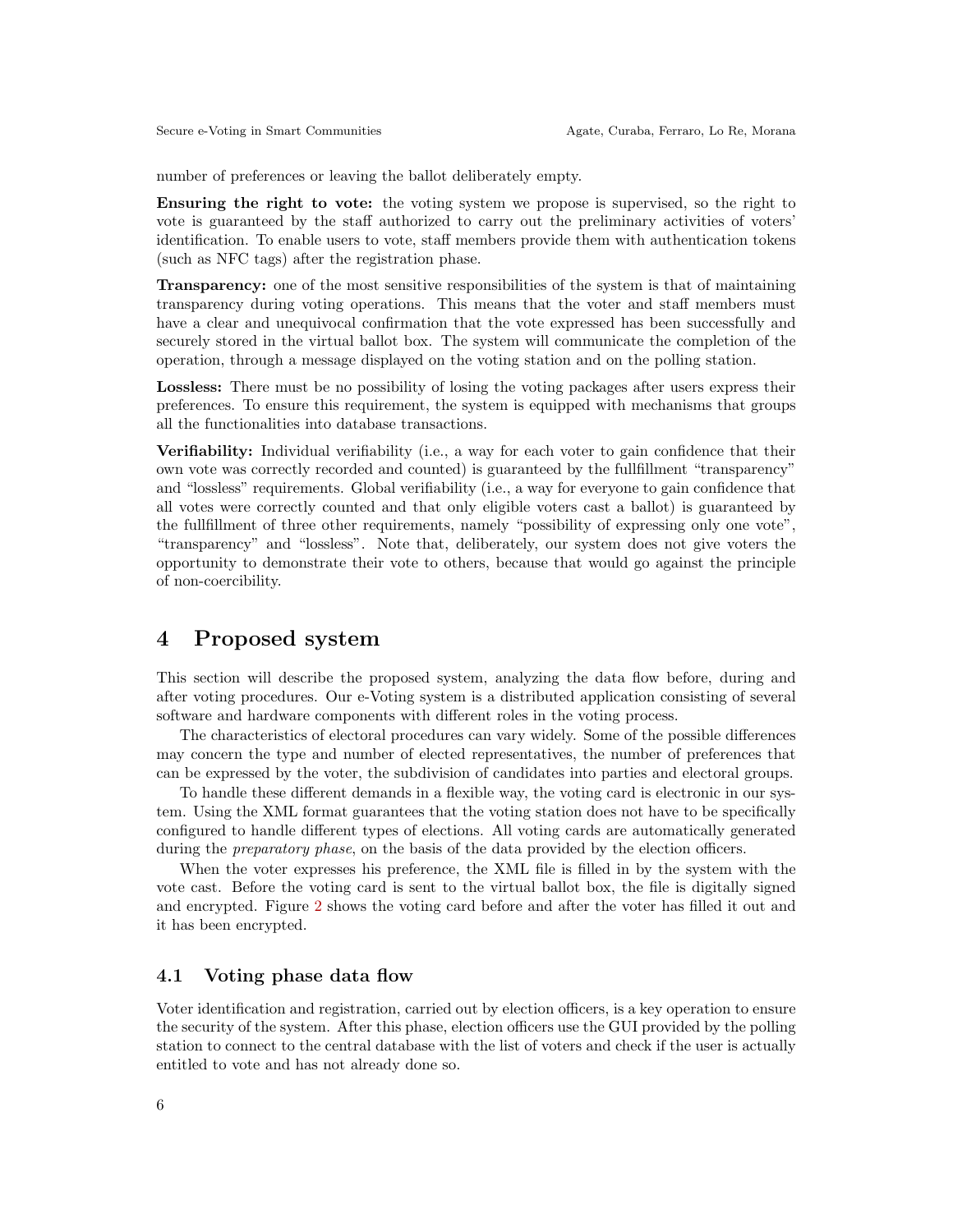Secure e-Voting in Smart Communities Agate, Curaba, Ferraro, Lo Re, Morana

<span id="page-6-0"></span>

Figure 3: Voting operations data flow.

Once it is determined that the user can vote, it is no longer necessary to maintain other information about him. Indeed, from this point on, votes must become completely anonymous, to ensure their privacy and the secrecy of the votes.

For this reason, our system introduces the idea of *virtual users*. The polling station software randomly assigns such a temporary identity to the voter, allowing him to vote in an available voting booth, which is also randomly chosen. As a result, the voting station system does not receive any personal information about the person who is going to cast his vote. The only information that the voting station system has to know is that the virtual user  $v_i$ , which is in possession of the token  $t_k$ , can express a single vote. Virtual users are constantly reused for different voters, thus ensuring their privacy.

The user casts his vote in a voting booth, which guarantees his privacy, and interacts with the system of the voting station, installed on a computer located inside the booth. To be enabled, the voting station requires the user to hold the identification token he received near the token reader. If the token is correctly recognized, the voting station is enabled and the user can express his vote; the appropriate voting card, depending on the user's group, is then shown on the screen and allows the user to make his choice. When the user confirms his preference and decides to send the voting card, the system starts the encryption process, which guarantees the secrecy and authenticity properties described in Section [3.](#page-3-0)

The voting station generates a symmetric key,  $K_i$ , and uses it to encrypt individual fields that need to be kept secret until the end of the electoral procedure (Figure [3-](#page-6-0)a). This key, in turn, is encrypted with an asymmetric encryption algorithm, using a public key associated with the private key of the election supervisor. In this way, only he will be able to decrypt the  $K_i$ key, and therefore the secret fields of the ballot, and that will happen only during the tallying phase (Figure [3-](#page-6-0)b).

The encrypted voting package, as well as the asymmetrically encrypted key and a nonce, are sent to the HMAC algorithm, so as to ensure integrity and authenticity (Figure [3-](#page-6-0)c). The secret key needed by the HMAC algorithm to authenticate the message is derived from a passcode manually entered by the election staff when activating each voting station on election day. The recourse to paper-based codes guarantees an additional layer of security, which is necessary given the particular importance of these procedures to guarantee the overall security of the system and of the voting operations.

The encrypted voting package, together with the key, the nonce and the digest produced by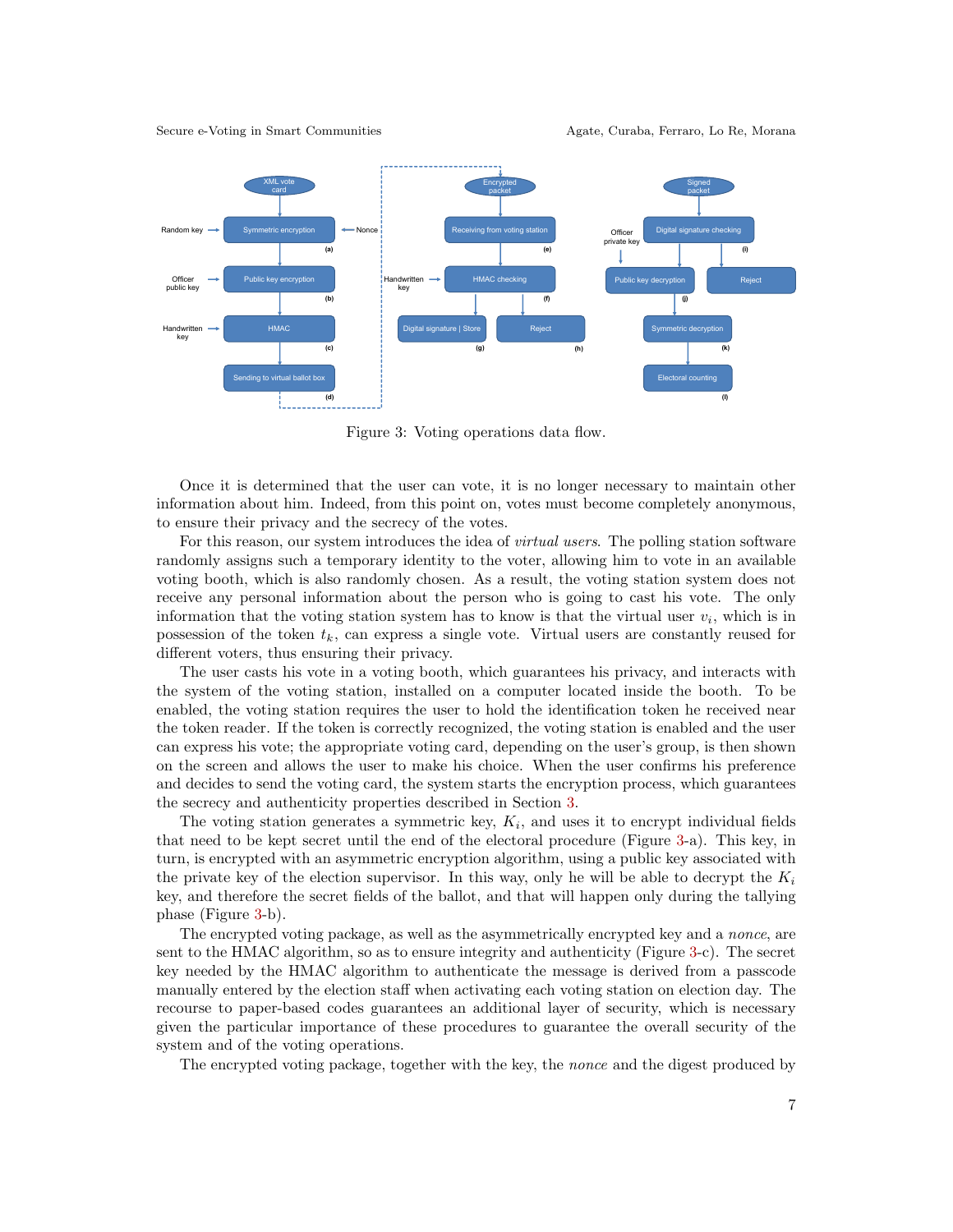HMAC are sent to the central ballot box by using SSL/TLS, as shown in Figure [3-](#page-6-0)d and [3-](#page-6-0)e.

An additional layer of security is provided, at the application level, by the verification of the HMAC digest of the voting package received from the virtual ballot box, which confirms that the ballot is intact, authentic and, therefore, valid (Figure [3-](#page-6-0)f). To protect the system against replay attacks, the central ballot box maintains a database of previously received HMAC digests. If the received digest is the same as any other already known, the package is rejected (Figure [3-](#page-6-0)h), and the voting station must send it again, after generating a new nonce and computing the new HMAC digest. If, instead, the received package is valid and has a unique HMAC digest, the central ballot box saves it in a relational database, after having digitally signed it, as shown in Figure [3-](#page-6-0)g.

The tallying phase, which only takes place when the elections are over, starts by requesting the election supervisor to enter his credentials. Using these credentials, his private key is retrieved and deciphered (Figure [3-](#page-6-0)j). Then, for each voting packet, the system checks the corresponding digital signature [\(3-](#page-6-0)i) that was added by the system when the packet was saved in the database, as described above. This is to ensure that the voting package has not been altered in any way. The supervisor's private key is used to decrypt the symmetric  $K_i$  key which encrypted that specific voting packet (Figure [3-](#page-6-0)k). Once the packet has been decrypted, the system automatically updates the total vote count, based on the preferences stated on the ballot, as shown in Figure [3-](#page-6-0)l. The result of the tallying phase is also digitally signed, to prevent any tampering with the outcome of the vote and ensure its authenticity and integrity. Even after the tallying phase, the votes are only stored in encrypted form. Subsequent counting operations for verification purposes are carried out following the same procedure described above. At all times, the private key of the supervisor is always required to decipher the votes.

### <span id="page-7-0"></span>5 Case study

In this section, we will present a case study that we have used to test the proposed system on several occasions, allowing a growing number of users to try it out in increasingly challenging situations. In particular, the scenario considered is that of university elections. We believe universities are well suited to the adoption of digital voting systems, since potential users (e.g., students, professors, researchers, staff members) are accustomed to using ICT tools to carry out their daily activities. In practical terms, a university campus provides easy access to the required technological infrastructure, such as wireless connections, printers and PCs that can be easily leveraged for electoral purposes. Alternatively, if it is necessary to purchase some of these resources, they can be reused by students or staff members for other activities, in between votes.

It is important to note that for political electoral procedures, there are dedicated agencies that deal with elections both in economic and organizational terms. On the contrary, in a university context elections are seen as a secondary activity. However, expenses related to software development and provision of the necessary tools for the adoption of an electronic voting system can be amortized in the course of several elections.

In universities, various collegiate bodies have to be renewed periodically and, for this reason, elections of various sizes are often held. Indeed, university elections can be varied, with different categories of interested voters (e.g., students or staff members), and thus the number of participants is highly variable. Our goal is to create a platform for digital voting that minimizes resources wasted by using paper-based systems. This is reflected in the replacement of paper voting ballots with digital ones, eliminating slow manual vote counting by adopting an automated tallying process that is significantly faster and more secure.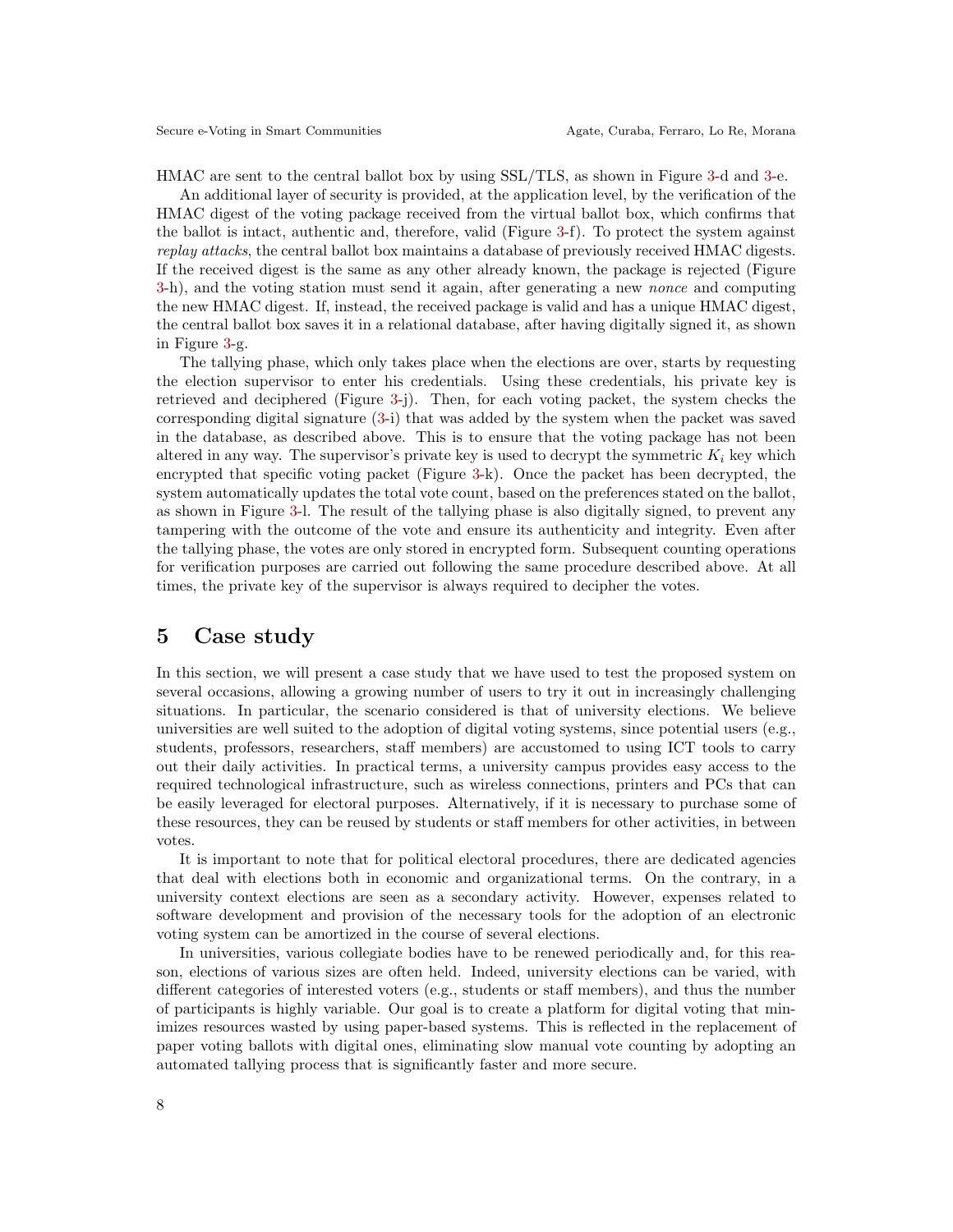<span id="page-8-0"></span>

Figure 4: Questionnaire results.

We use secure contactless smartcards with NFC technology as authentication tokens to enable voting stations. These NFC tags are handed over to users by staff members during the identification phase. After voting, users return the NFC tags to staff members, who will then hand them over to new users.

In our tests, we used MIFARE Plus products, but the system is compatible with other products that use AES security for authentication, data integrity and encryption based on open and global standards. Each polling station is equipped with an NFC writer used by staff members, and each voting stations is equipped with an NFC reader. The voter, once registered, receives one of the NFC tags with a new code written by the NFC writer. Each tag will only enable the voting station indicated by the system.

#### 5.1 Testing phase

To evaluate and refine the system, we have carried out several tests over the course of six months, at the University of Palermo. The various trials carried out were intended to test different functions of the system in increasingly challenging scenarios, starting from a basic trial up to extensive tests with several hundred voters and multiple polling stations. The tests were conducted with volunteer students and university staff, and involved mock elections with fictional candidates. At the end of the voting process, we presented a questionnaire to each of the participants, inquiring about their satisfaction when using the system and asking for suggestions to improve it. The questionnaires we presented to users are similar to those proposed in numerous works in literature in the field of e-Voting systems, such as [\[12,](#page-10-3) [13\]](#page-10-11). In each test, we noticed a steady increase in user satisfaction, compared to previous versions of the system. Most of the changes requested were related to user interface and bug fixes.

We present the results obtained from the questionnaires of the last test carried out. The test involved the use of two polling stations with two voting stations each, and about five hundred volunteer participants among students and university staff members. This test simulated the election of two typical university organizations: student committee and academic senate.

Voting students were asked to indicate whether they were from humanities or science courses. The survey revealed that about 90% of students in scientific courses consider the new voting system easy to use, as shown in Figure [4.](#page-8-0) Among humanities students, the percentage is slightly lower with a preference of about 75%. This difference is justifiable given the greater familiarity of students from scientific courses with new technologies such as NFC tags. However, as expected, the satisfaction level is still very high, since the students belong to the generation of digital natives.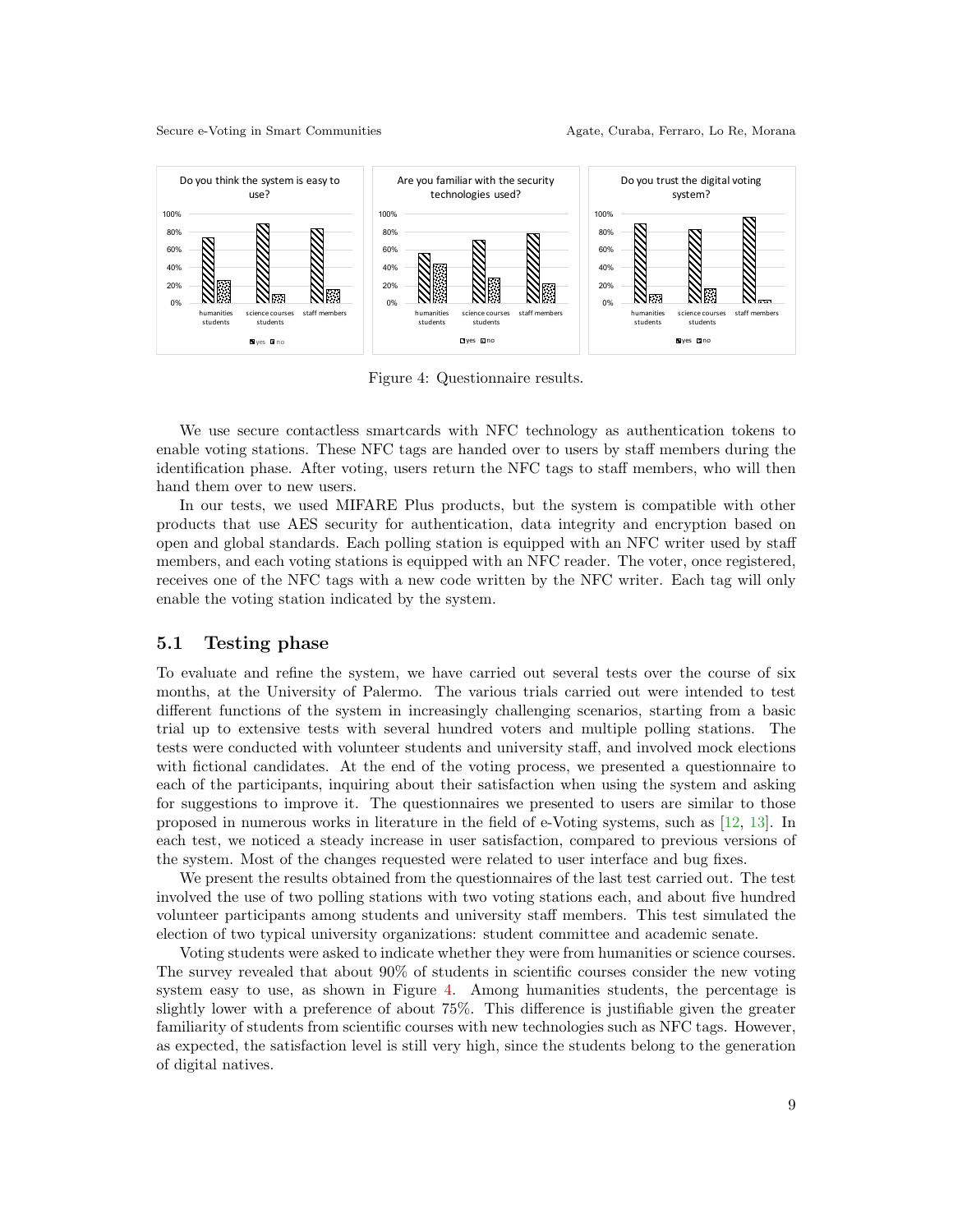Voters belonging to university staff have a very positive perception of the new electronic voting system, so much so that about 84% of respondents approve it. This is to be expected, given the extensive use of innovative information technology in their daily work.

Another question asked to participants was their level of trust in the system. Perhaps surprisingly, humanities students, who are less familiar with the security technologies used, tend to have more confidence in the new voting system than their colleagues. In any case, it is worth noting that the university setting is comprised of people with a good level of computerization and acceptance of new technologies, so it is not surprising that there is such a high degree of appreciation about the proposed system.

After having extensively tested the system with mock elections, we used it in a real university election. Out of a total of 416 people who were entitled to vote, 297 voters actually participated in the election. All participants used our voting system. According to the election rules, voters were divided into six categories, based on their role within the university, and each type of voter was shown a different voting card, with candidates belonging to the same category as the voter. Also in accordance with regulations, the election was run in a single location, in the course of a morning. Two registration posts and two voting stations were deployed, alongside appropriately trained staff members ready to answer users' questions.

#### <span id="page-9-0"></span>6 Conclusions

In this work we have presented a new electronic voting system that is particularly suited to the context of university elections. This type of election poses interesting challenges because of the various types of elections possible and, therefore, the high degree of reconfigurability that voting systems must exhibit in order to adapt to all situations. At the same time, the university environment has proved to be well suited to our purposes, as it has allowed us to carry out multiple tests of our system.

We have shown how the use of electronic voting systems can make electoral procedures more cost-effective in terms of resources and personnel involved, saving both time and money. In fact, the use of an electronic system as the one proposed here ensures that the costs incurred can be amortized in tens or hundreds of elections, incurring a minimum cost of reconfiguration for each new one. On the other hand, the time gains are substantial given the speed with which tallying phase takes place and the reduced number of staff members required.

In order to guarantee the necessary requirements of privacy, secrecy and authenticity, the system completely decouples the registration and voting phases, not collecting any information about users, so that it is not possible in any way to trace the identity of the person who expressed each vote. To this end, the content of the voting packages, in addition to being completely anonymous, can only be decrypted by the election supervisor, and only during the tallying phase, when the election is over.

The use of known and proven cryptographic technologies guarantees the security of the system. In particular, the adoption of techniques that are familiar to most users results in a high degree of user satisfaction and trust, as shown in the case study section.

Ultimately, the role of electronic voting systems is still under debate today because it can create a divide between digital natives and participants who may not have confidence in computer systems. At the same time, though, results reported in this work show that the university community seems ready to finally adopt a system like the one we have proposed.